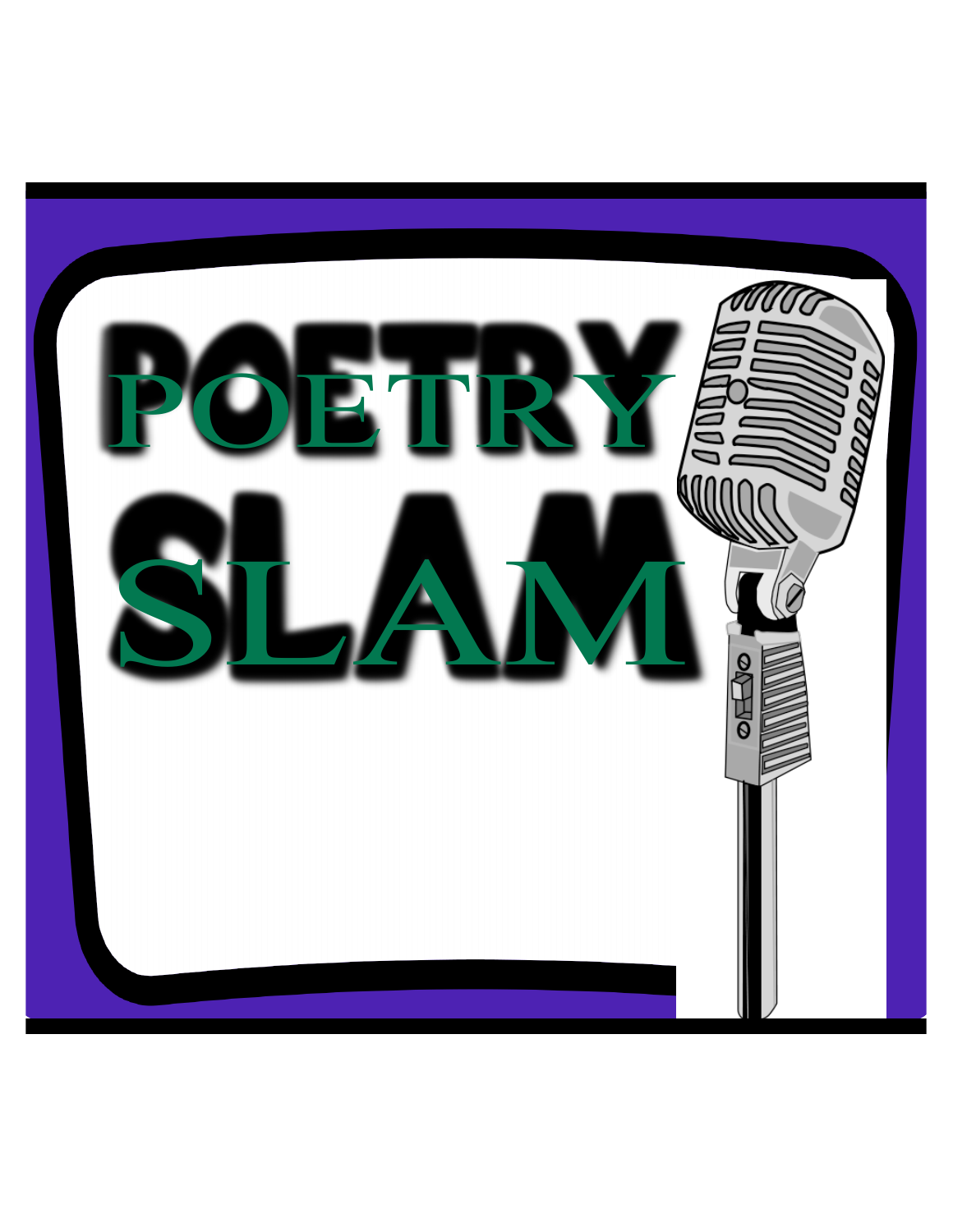## Poetry SLAM! Tips For Writing

- Choose a topic or a cause you are passionate about! How do you feel? What makes you angry/excited/sad? What do you want to change?

- Slam poetry is written in free verse... no rules, but they mostly have a driving rhythm. The rhythm keeps the poem moving from one line to the next.

- Slam poetry is usually strong, honest, and blunt.

- Slam poems are usually written in an informal and conversational style.

- Relevant modern slang and lingo are acceptable to use.

- Slam poetry uses repetition frequently. The poet often returns to the same word or phrase multiple times to keep the reader focussed on the central idea.

- For this assignment, you must use at least two of the figurative language devices we've been studying.

- Practice, practice, practice.